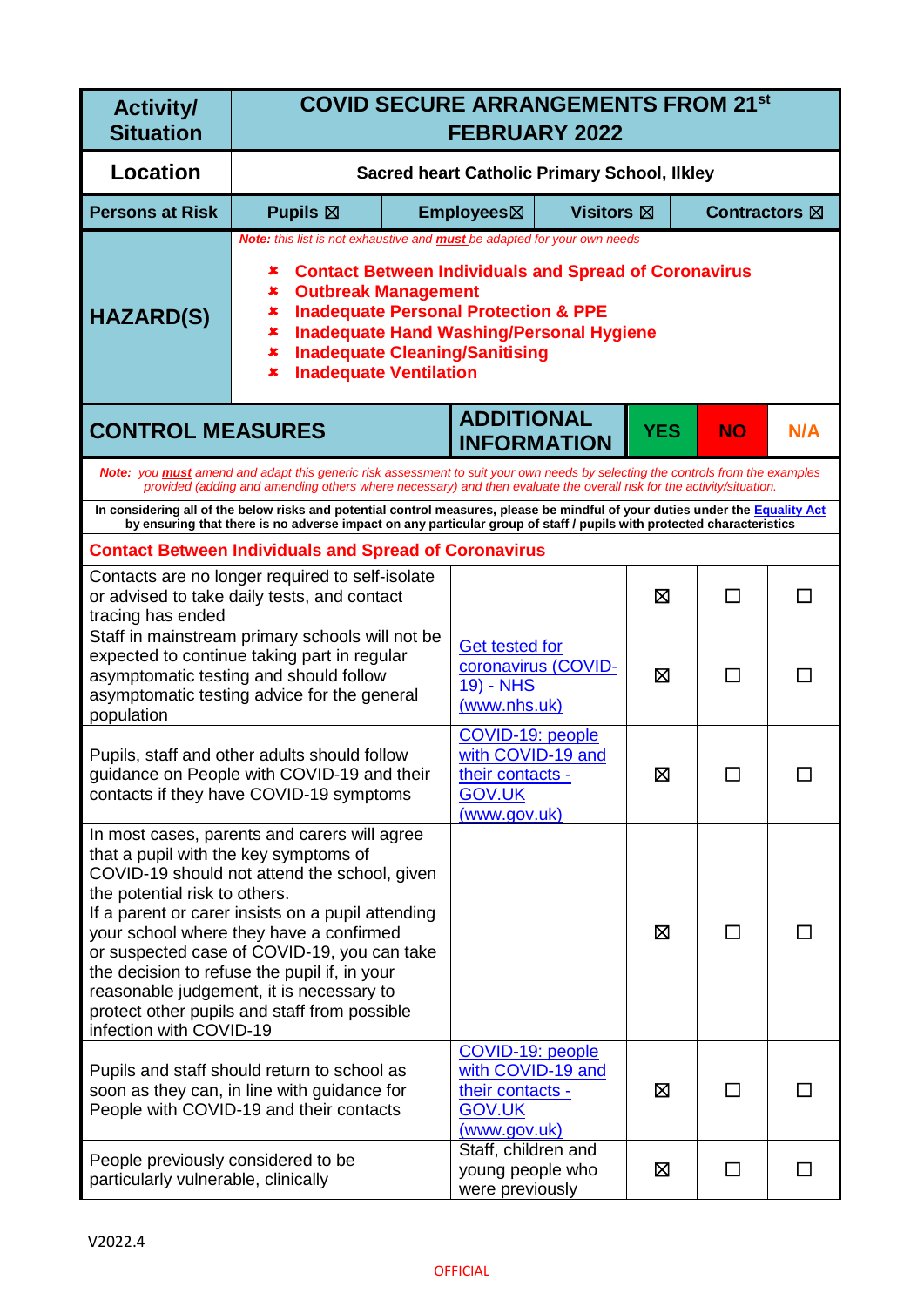| extremely vulnerable (CEV), and high or<br>higher-risk are not being advised to shield<br>again                                                                                                                                        | identified as being in<br>one of these groups<br>are advised to<br>continue to follow<br><b>Guidance for people</b><br>previously<br>considered clinically<br>extremely vulnerable<br>from COVID-19 -<br><b>GOV.UK</b><br>(www.gov.uk)                    |   |               |  |
|----------------------------------------------------------------------------------------------------------------------------------------------------------------------------------------------------------------------------------------|-----------------------------------------------------------------------------------------------------------------------------------------------------------------------------------------------------------------------------------------------------------|---|---------------|--|
| Staff and children and young people over the<br>age of 12 with a weakened immune system<br>should follow COVID-19: guidance for people<br>whose immune system means they are at<br>higher risk - GOV.UK (www.gov.uk)                   |                                                                                                                                                                                                                                                           | ⊠ |               |  |
| Staff, children and young people previously<br>considered CEV should attend school and<br>should follow the same Coronavirus (COVID-<br>19): guidance and support - GOV.UK<br>(www.gov.uk) guidance as the rest of the<br>population   | In some<br>circumstances, a<br>member of staff,<br>child or young<br>person may have<br>received personal<br>advice from their<br>specialist or clinician<br>on additional<br>precautions to take<br>and they should<br>continue to follow<br>that advice | ⊠ |               |  |
| Whilst individual risk assessments are not<br>required, employers are expected to discuss<br>any concerns that people previously<br>considered CEV may have                                                                            |                                                                                                                                                                                                                                                           | ⊠ |               |  |
| Employers will need to follow this specific<br>guidance Coronavirus (COVID-19): advice for<br>pregnant employees - GOV.UK (www.gov.uk)                                                                                                 |                                                                                                                                                                                                                                                           | 区 |               |  |
| Mandatory certification is no longer in place<br>and so venues and events are not required<br>by law to use the NHS COVID Pass as a<br>condition of entry, but some may do so<br>voluntarily                                           | Further information<br>on this is available in<br>the guidance on<br><b>Using your NHS</b><br><b>COVID Pass for</b><br>travel abroad and at<br>venues and settings<br>in England -<br><b>GOV.UK</b><br>(www.gov.uk)                                       | ⊠ | ΙI            |  |
| The NHS COVID Pass is not used as a<br>condition of entry for education or related<br>activities such as exams, teaching, extra-<br>curricular activities or any other day-to-day<br>activities that are part of education or training |                                                                                                                                                                                                                                                           | ⊠ | $\mathcal{L}$ |  |
| <b>Outbreak Management</b>                                                                                                                                                                                                             |                                                                                                                                                                                                                                                           |   |               |  |
| Settings will continue to have a role in working<br>with health protection teams in the case of a<br>local outbreak. If there is a substantial                                                                                         |                                                                                                                                                                                                                                                           | ⊠ | $\Box$        |  |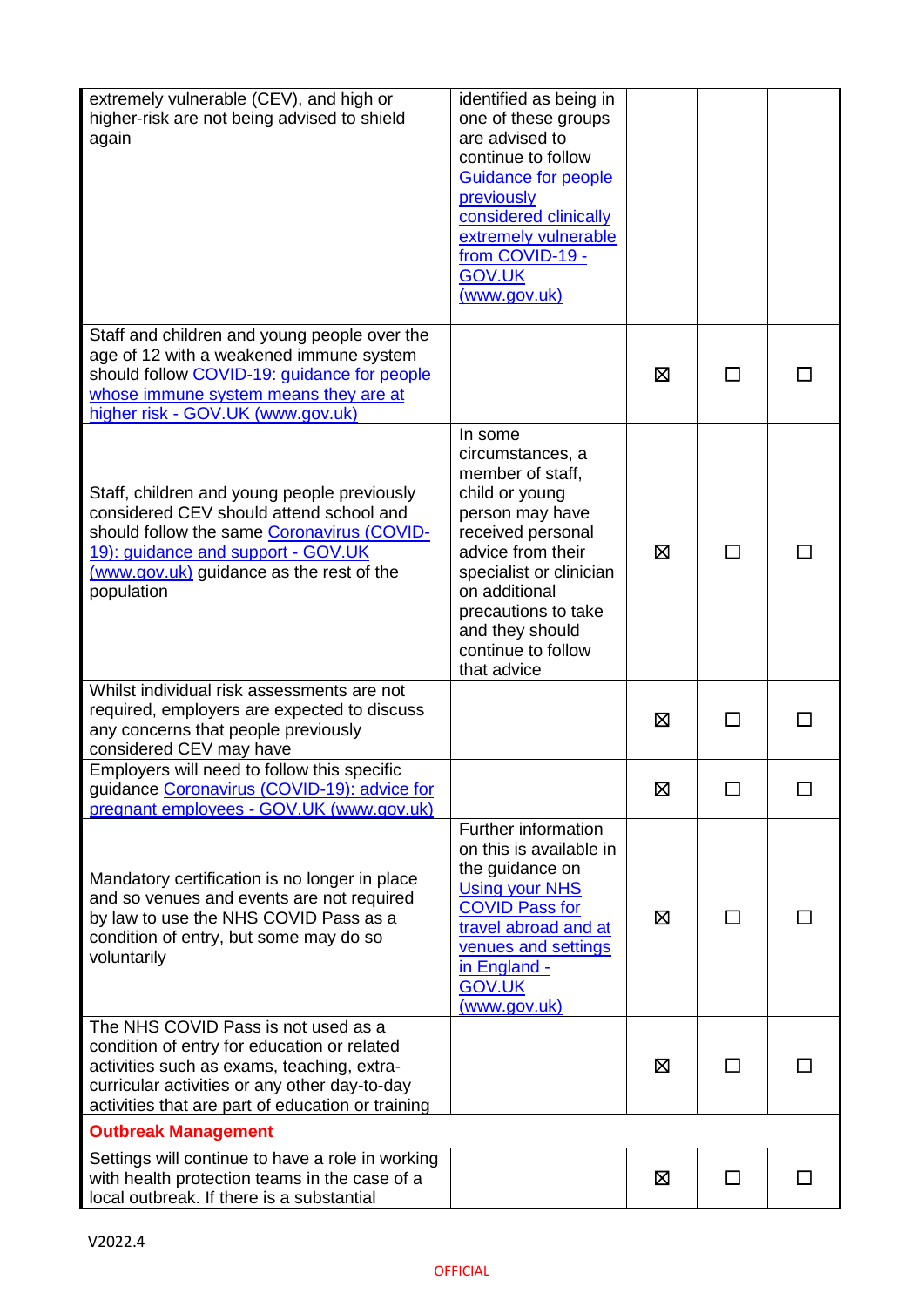| increase in the number of positive cases in a<br>setting or if central government offers the area<br>an enhanced response package, a director of<br>public health might advise a setting to<br>temporarily reintroduce some control<br>measures |                                                                                                                                                                                                                                                                                                                                                                                                    |   |              |  |
|-------------------------------------------------------------------------------------------------------------------------------------------------------------------------------------------------------------------------------------------------|----------------------------------------------------------------------------------------------------------------------------------------------------------------------------------------------------------------------------------------------------------------------------------------------------------------------------------------------------------------------------------------------------|---|--------------|--|
| In the event of an outbreak, a school may be<br>advised by their local health team or<br>director of public health to undertake testing<br>for staff and students of secondary age and<br>above for a period of time                            |                                                                                                                                                                                                                                                                                                                                                                                                    | ⊠ |              |  |
| <b>Inadequate Personal Protection &amp; PPE</b>                                                                                                                                                                                                 |                                                                                                                                                                                                                                                                                                                                                                                                    |   |              |  |
| Face coverings are no longer advised for<br>pupils, staff and visitors in classrooms or<br>communal areas                                                                                                                                       |                                                                                                                                                                                                                                                                                                                                                                                                    | 区 | П            |  |
| Staff and pupils should follow wider advice on<br>face coverings outside of school, including<br>on transport to and from school                                                                                                                |                                                                                                                                                                                                                                                                                                                                                                                                    | ⊠ |              |  |
| A director of public health might advise you<br>that face coverings should temporarily be<br>worn in communal areas or classrooms (by<br>pupils, staff and visitors, unless exempt)                                                             | You should make<br>sure your<br>contingency plans<br>cover this possibility                                                                                                                                                                                                                                                                                                                        | ⊠ | □            |  |
| Transparent face coverings, which may assist<br>communication with someone who relies on lip<br>reading, clear sound or facial expression to<br>communicate, can also be worn in these<br>circumstances                                         | <b>Transparent face</b><br>coverings may be<br>effective in reducing<br>the spread of COVID-<br>19.<br>However, the<br>evidence to support<br>this is currently very<br>limited                                                                                                                                                                                                                    | ⊠ | $\mathsf{L}$ |  |
| Face coverings (whether transparent or cloth)<br>should fit securely around the face to cover the<br>nose and mouth and be made with a<br>breathable material capable of filtering airborne<br>particles                                        |                                                                                                                                                                                                                                                                                                                                                                                                    | ⊠ |              |  |
| Face visors or shields can be worn by those<br>exempt from wearing a face covering but they<br>are not an equivalent alternative in terms of<br>source control of virus transmission                                                            | Visors may protect<br>against droplet<br>spread in specific<br>circumstances but<br>are unlikely to be<br>effective in<br>preventing aerosol<br>transmission, and<br>therefore in a school<br>environment are<br>unlikely to offer<br>appropriate<br>protection to the<br>wearer. Visors<br>should only be used<br>by those exempt<br>from wearing a face<br>covering after<br>carrying out a risk | ⊠ | $\mathsf{L}$ |  |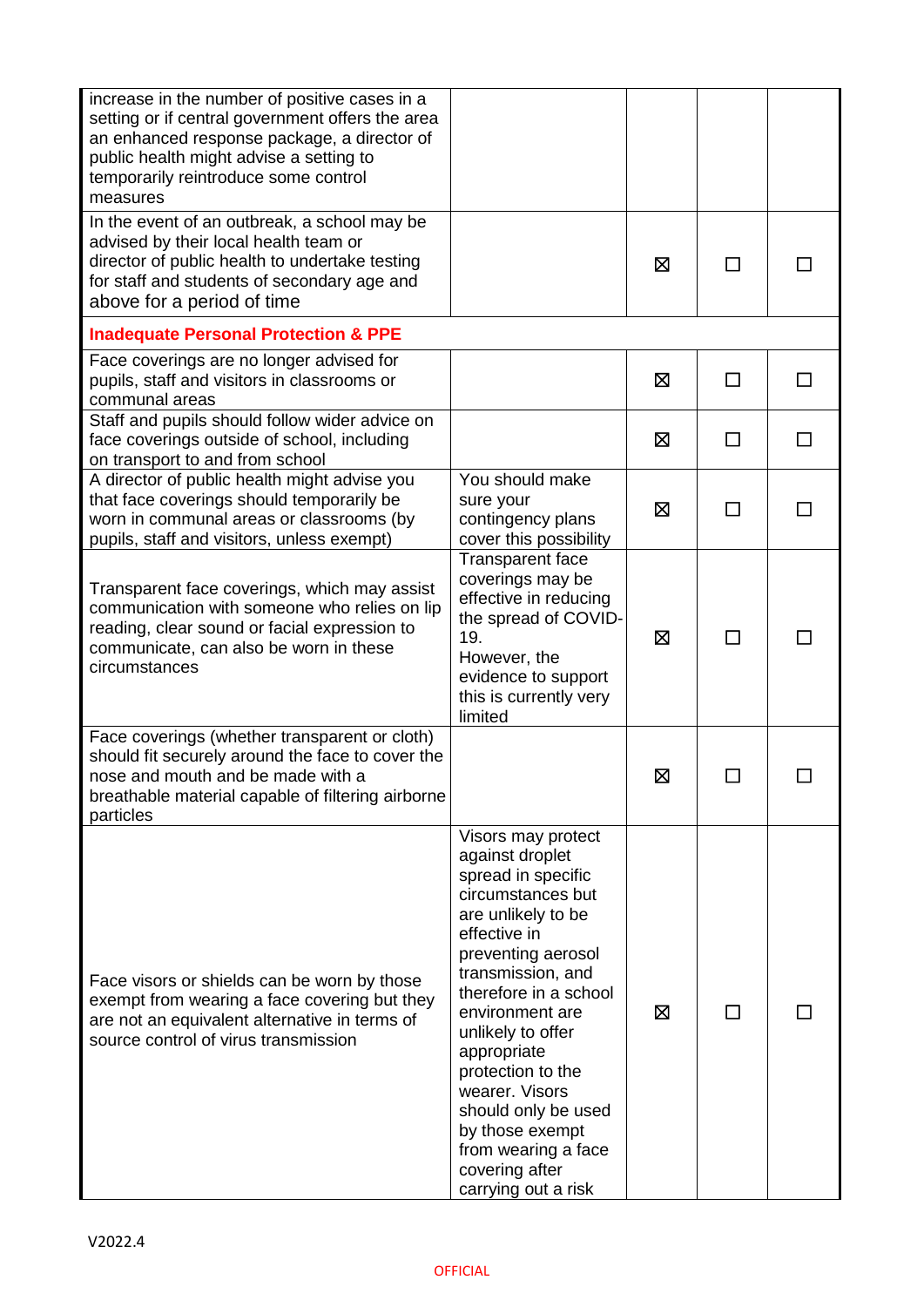|                                                                                                                                                                                                                                                                                                                                                                                                                                                                                                                                                                                                              | assessment for the<br>specific situation and<br>should always be<br>cleaned<br>appropriately                            |   |        |        |
|--------------------------------------------------------------------------------------------------------------------------------------------------------------------------------------------------------------------------------------------------------------------------------------------------------------------------------------------------------------------------------------------------------------------------------------------------------------------------------------------------------------------------------------------------------------------------------------------------------------|-------------------------------------------------------------------------------------------------------------------------|---|--------|--------|
| <b>Inadequate Hand Washing/Personal Hygiene</b>                                                                                                                                                                                                                                                                                                                                                                                                                                                                                                                                                              |                                                                                                                         |   |        |        |
| Staff/pupils/cleaners/contractors etc. will be<br>reminded to clean their hands regularly,<br>including;<br>when they arrive at the school<br>when they return from breaks<br>$\bullet$<br>when they change rooms<br>$\bullet$<br>before and after eating                                                                                                                                                                                                                                                                                                                                                    | Ensure that staff<br>have sufficient time<br>to wash their hands<br>regularly, as<br>frequently as pupils               | ⊠ | П      |        |
| Consideration given to how often pupils and<br>staff will need to wash their hands and<br>incorporated time for this is in timetables or<br>lesson plans                                                                                                                                                                                                                                                                                                                                                                                                                                                     |                                                                                                                         | ⊠ | $\Box$ |        |
| Help given to pupils with complex needs to<br>clean their hands properly                                                                                                                                                                                                                                                                                                                                                                                                                                                                                                                                     |                                                                                                                         | ⊠ | □      | $\Box$ |
| Hands are washed with liquid soap & water for<br>a minimum of 20 seconds                                                                                                                                                                                                                                                                                                                                                                                                                                                                                                                                     |                                                                                                                         | ⊠ | □      | $\Box$ |
| The school has considered whether they have<br>enough hand washing or hand sanitiser<br>'stations' available so that all pupils and staff<br>can clean their hands regularly                                                                                                                                                                                                                                                                                                                                                                                                                                 | <b>Hand sanitiser</b><br>should be available<br>in classrooms,<br>eating areas and<br>public places (e.g.<br>reception) | ⊠ | П      |        |
| The preferred method of washing hands is<br>through the use of soap and water for at least<br>20 seconds. Where this may be impractical or<br>difficult to achieve (e.g. due to time constraints<br>in between lessons) then this can be<br>supplemented with the use of alcohol based<br>hand cleansers/gels. However, the use of<br>such gels is not a substitute for hand washing.<br>Such gels MUST ONLY BE USED UNDER<br><b>CLOSE SUPERVISION. In normal</b><br>circumstances pupils should not be using<br>alcohol based hand cleansers unsupervised<br>because of the risk of ingestion and/or misuse | Skin friendly<br>cleaning wipes can<br>be used as an<br>alternative                                                     | 区 |        |        |
| School has embedded hand washing routines<br>into school culture, supported by behaviour<br>expectations to help ensure younger pupils<br>and those with complex needs understand the<br>need to follow them                                                                                                                                                                                                                                                                                                                                                                                                 |                                                                                                                         | ⊠ |        |        |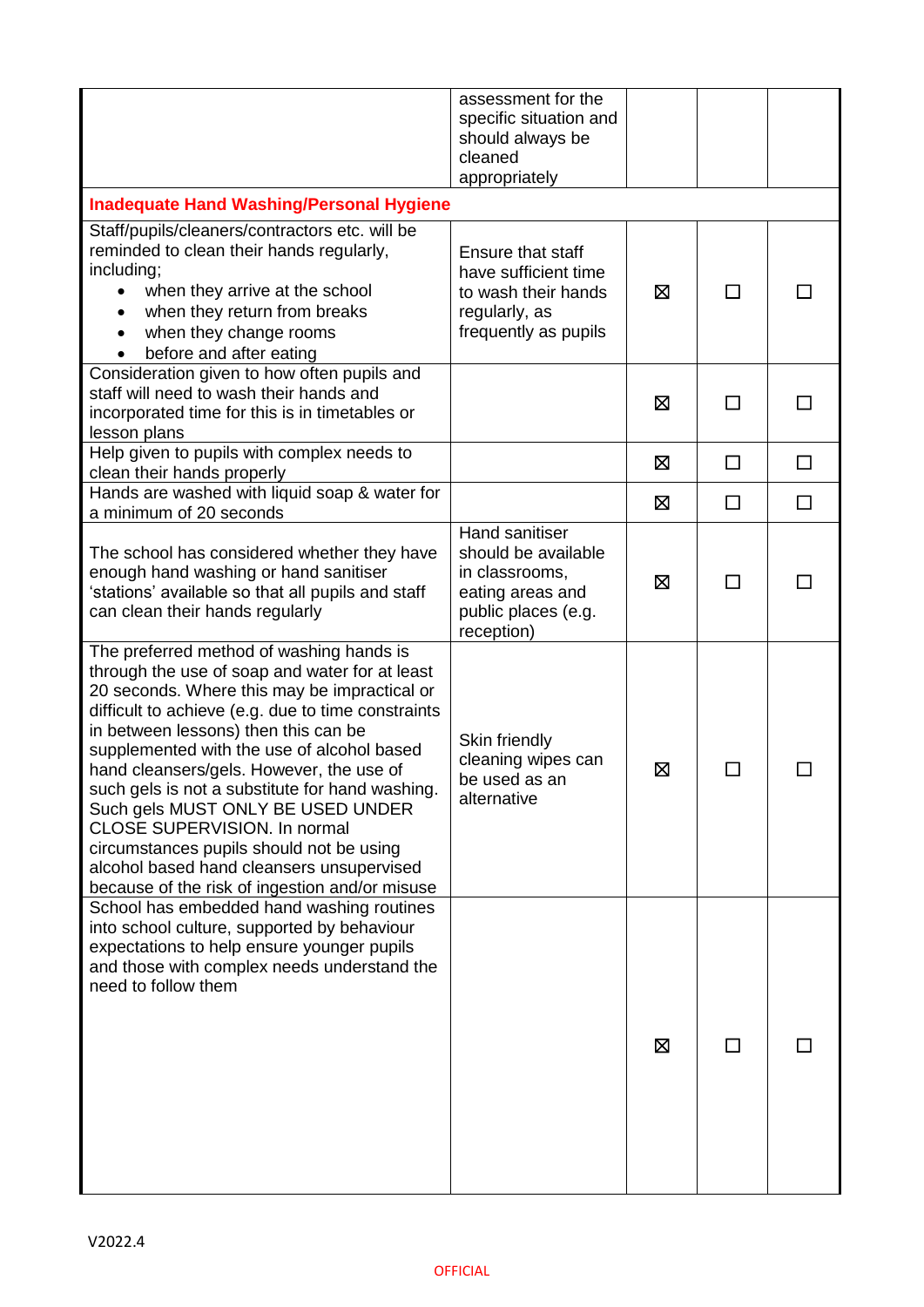| The 'catch it, bin it, kill it' approach is very                                                                                                                                                                               | Germs spread easily. Always carr<br>tissues and use them to catch you<br>cough or sneeze.<br>for several hours or                                                                                                                                             |   |              |    |
|--------------------------------------------------------------------------------------------------------------------------------------------------------------------------------------------------------------------------------|---------------------------------------------------------------------------------------------------------------------------------------------------------------------------------------------------------------------------------------------------------------|---|--------------|----|
| important and is promoted                                                                                                                                                                                                      | tissues. Dispose of your tissue as soon as<br>ands can transfer germs to every<br>surface you touch. Clean your hands as<br>soon as you can.<br><b>NHS</b>                                                                                                    | ⊠ |              |    |
| Disposable tissues are available in each room<br>for both staff and pupil use                                                                                                                                                  |                                                                                                                                                                                                                                                               | ⊠ | П            | ΙI |
| Bins (ideally lidded pedal bins) for tissues are<br>available in each room                                                                                                                                                     |                                                                                                                                                                                                                                                               | ⊠ | ┌            |    |
| School has embedded the 'catch it, bin it, kill it'<br>approach to ensure younger pupils and those<br>with complex needs get this right, and that all<br>pupils understand that this is now part of how<br>the school operates | The e-bug website<br>contains free<br>resources for<br>schools, including<br>materials to<br>encourage good<br>hand and respiratory<br>hygiene                                                                                                                | ⊠ |              |    |
| <b>Inadequate Cleaning/Sanitising</b>                                                                                                                                                                                          |                                                                                                                                                                                                                                                               |   |              |    |
| A cleaning schedule that includes regular<br>cleaning of areas and equipment (for example,<br>twice per day), with a particular focus on<br>frequently touched surfaces is in place                                            | COVID-19: cleaning<br>in non-healthcare<br>settings outside the<br>home - GOV.UK<br>(www.gov.uk)                                                                                                                                                              | ⊠ |              |    |
| Electronic entry systems and keypads are<br>regularly sanitised particularly first thing in the<br>morning and where possible after each use                                                                                   |                                                                                                                                                                                                                                                               | ⊠ | $\mathbf{I}$ |    |
| Bins for tissues and other rubbish are emptied<br>throughout the day                                                                                                                                                           |                                                                                                                                                                                                                                                               | ⊠ |              |    |
| Stocks of cleaning chemicals, liquid soap,<br>paper towels, tissues, toilet roll, bin bags etc.<br>regularly checked and additional supplies<br>requested as necessary                                                         |                                                                                                                                                                                                                                                               | ⊠ | ΙI           |    |
| <b>Inadequate Ventilation</b>                                                                                                                                                                                                  |                                                                                                                                                                                                                                                               |   |              |    |
| Occupied spaces must always be well<br>ventilated and a comfortable teaching<br>environment maintained                                                                                                                         | This can be<br>achieved by a<br>variety of measures<br>including:<br>mechanical<br>ventilation systems<br>- these should be<br>adjusted to increase<br>the ventilation rate<br>wherever possible,<br>and checked to<br>confirm that normal<br>operation meets | ⊠ |              |    |
|                                                                                                                                                                                                                                | current guidance (if<br>possible, systems                                                                                                                                                                                                                     |   |              |    |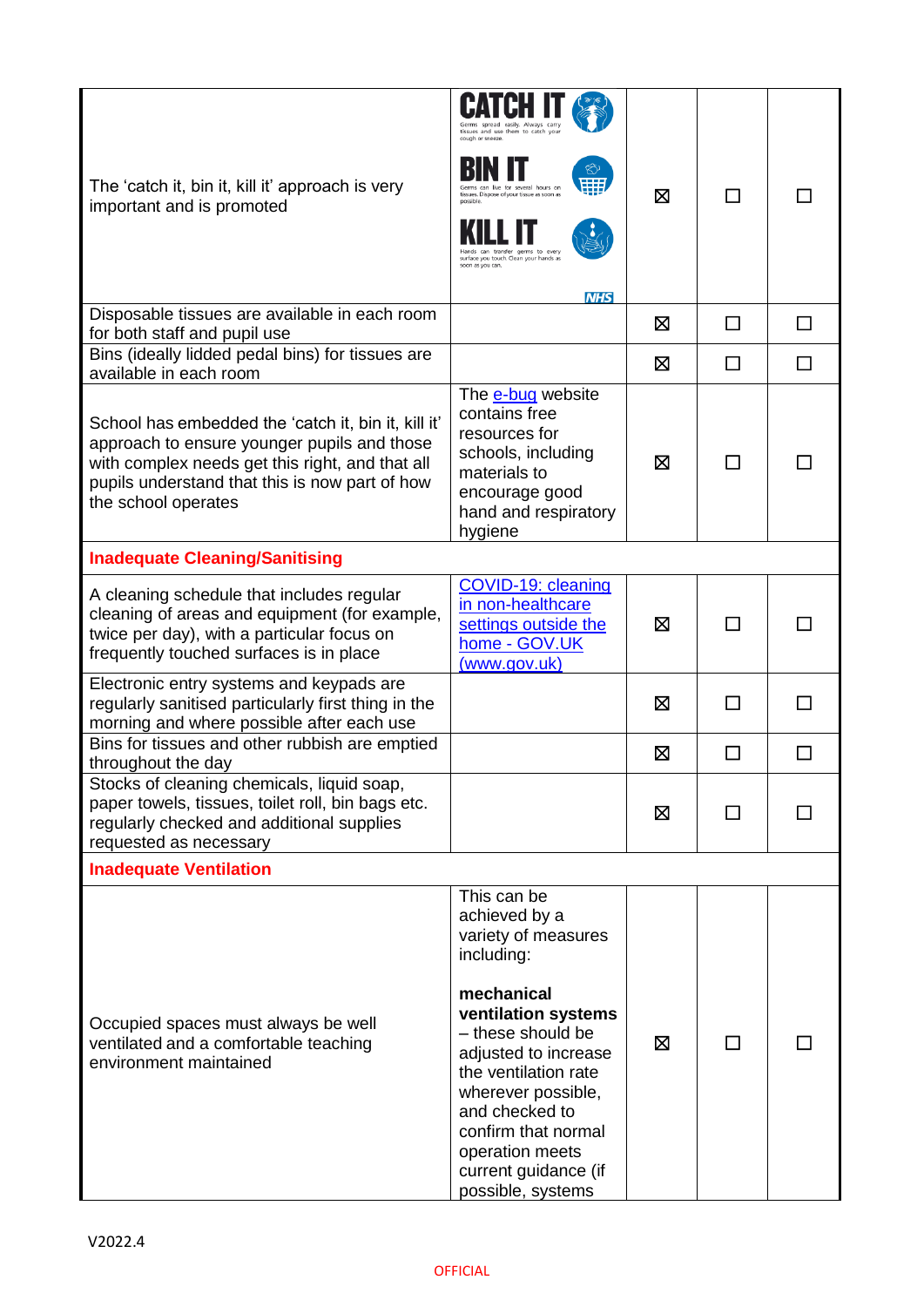|                                                                                                                                                                         | should be adjusted<br>to full fresh air or, if<br>not, then systems<br>should be operated<br>as normal as long as<br>they are within a<br>single room and<br>supplemented by an<br>outdoor air supply)                                        |                   |            |                 |                 |
|-------------------------------------------------------------------------------------------------------------------------------------------------------------------------|-----------------------------------------------------------------------------------------------------------------------------------------------------------------------------------------------------------------------------------------------|-------------------|------------|-----------------|-----------------|
| Ventilate spaces with outdoor air                                                                                                                                       | <b>Natural ventilation</b><br>- if necessary<br>external opening<br>doors may also be<br>used provided this<br>doesn't compromise<br>safeguarding<br>measures                                                                                 | ⊠                 | П          |                 |                 |
| Where possible, occupied room windows<br>should be open                                                                                                                 |                                                                                                                                                                                                                                               | ⊠                 | □          |                 | $\Box$          |
| Prop doors open, where safe to do so (bearing<br>in mind fire safety and safeguarding), to limit<br>use of door handles and assist with creating a<br>throughput of air | Fire doors must not<br>be propped open<br>unless they have a<br>self-closing hold<br>open device fitted                                                                                                                                       | ⊠                 | ΙI         |                 |                 |
| In cold weather where the school heating<br>system is activated, windows are open to<br>provide trickle ventilation rather than being<br>fully open                     | natural ventilation<br>- opening windows<br>(in cooler weather<br>windows should be<br>opened just enough<br>to provide constant<br>background<br>ventilation, and<br>opened more fully<br>during breaks to<br>purge the air in the<br>space) | ⊠                 | ΙI         |                 |                 |
| Consideration given to opening high level<br>windows in preference to low level to reduce<br>draughts                                                                   |                                                                                                                                                                                                                                               | ⊠                 | $\perp$    |                 | $\mathsf{L}$    |
| Consideration given to only opening every<br>other window instead of all windows when the<br>heating is activated                                                       |                                                                                                                                                                                                                                               | ⊠<br>$\mathsf{L}$ |            | ΙI              |                 |
| If school needs to use additional heaters they<br>only use sealed, oil filled electric heaters                                                                          | Electric fan heaters<br>used sparingly due<br>to increased fire and<br>electrical risk                                                                                                                                                        | 区<br>ΙI           |            |                 |                 |
|                                                                                                                                                                         |                                                                                                                                                                                                                                               |                   |            |                 |                 |
| Have you consulted with the people/representatives undertaking the<br>activity as part of the preparation of this risk assessment                                       |                                                                                                                                                                                                                                               | Yes $\boxtimes$   |            |                 | No <sub>1</sub> |
| What is the level of risk for this activity/situation with existing control<br>measures                                                                                 |                                                                                                                                                                                                                                               | <b>High</b><br>⊠  | <b>Med</b> |                 | Low<br>⊠        |
| Is the risk adequately controlled with existing control measures                                                                                                        |                                                                                                                                                                                                                                               | Yes $\boxtimes$   |            |                 | No $\square$    |
| Have you identified any further control measures needed to control<br>the risk and recorded them in the action plan                                                     |                                                                                                                                                                                                                                               | Yes $\square$     |            | No <sub>N</sub> |                 |